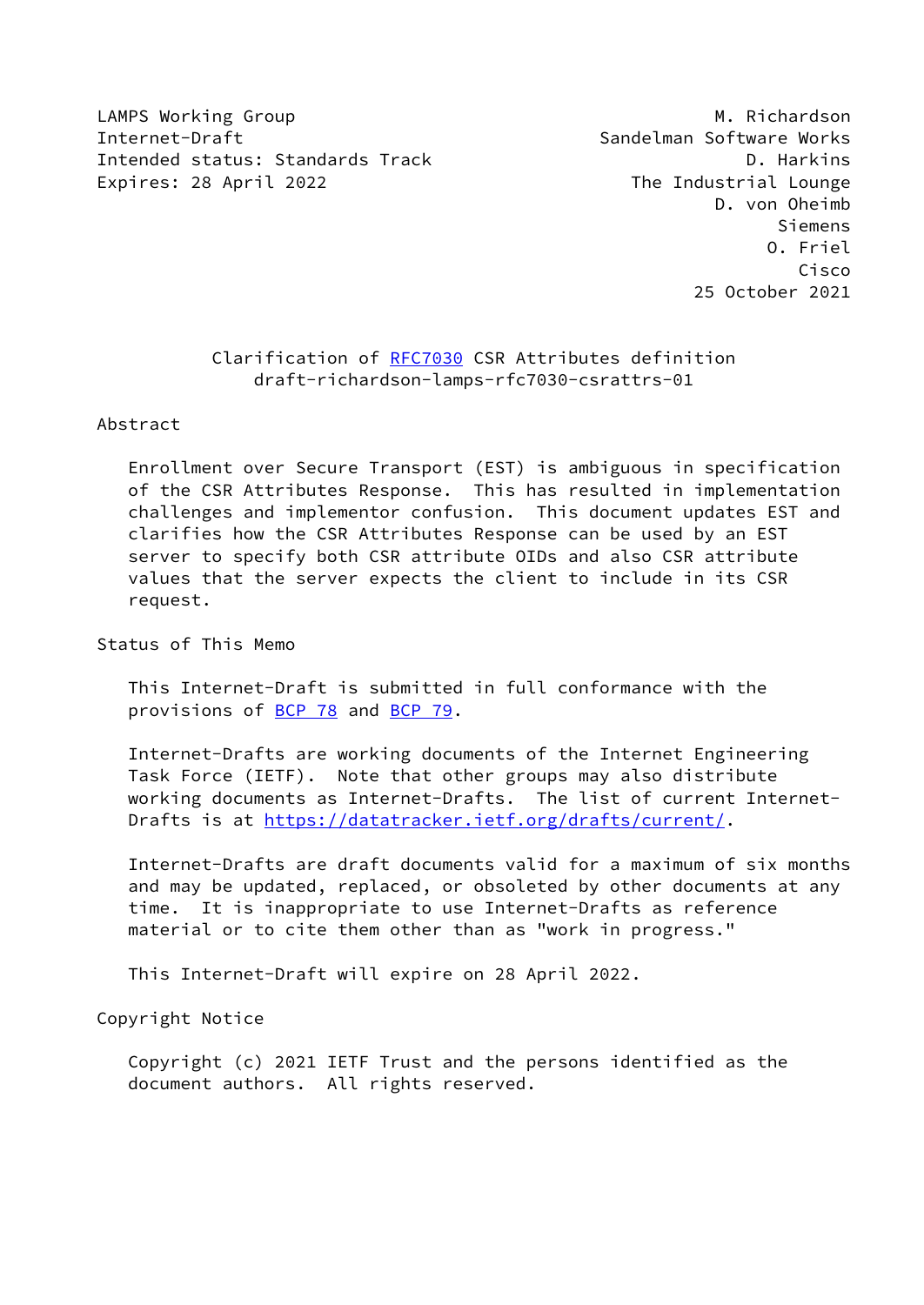## <span id="page-1-1"></span>Internet-Draft CSRAttrs October 2021

This document is subject to [BCP 78](https://datatracker.ietf.org/doc/pdf/bcp78) and the IETF Trust's Legal Provisions Relating to IETF Documents ([https://trustee.ietf.org/](https://trustee.ietf.org/license-info) [license-info](https://trustee.ietf.org/license-info)) in effect on the date of publication of this document. Please review these documents carefully, as they describe your rights and restrictions with respect to this document. Code Components extracted from this document must include Simplified BSD License text as described in Section 4.e of the [Trust Legal Provisions](https://trustee.ietf.org/license-info) and are provided without warranty as described in the Simplified BSD License.

Table of Contents

|                                             | $\overline{2}$ |
|---------------------------------------------|----------------|
|                                             | $\overline{3}$ |
| 2.1. Current EST Specification              | $\overline{3}$ |
| $2.2.$ Updated CSR Attributes Handling      | $\overline{4}$ |
| $2.2.1$ . Subject Handling                  | $\overline{4}$ |
| 2.3. Extend CSR structure to allow values:  | $\overline{5}$ |
|                                             | $\overline{5}$ |
| $3.1$ . Identity and Privacy Considerations | 6              |
|                                             | 6              |
| 5.                                          | 6              |
| 6.                                          | 6              |
|                                             | 6              |
| Normative References<br>7.1.                | 6              |
| 7.2. Informative References                 | 6              |
| Authors' Addresses                          | $\mathbf{Z}$   |
|                                             |                |

## <span id="page-1-0"></span>[1](#page-1-0). Introduction

Enrollment over Secure Transport [\[RFC7030](https://datatracker.ietf.org/doc/pdf/rfc7030)] (EST) has been used in a wide variety of applications. In particular, [[RFC8994](https://datatracker.ietf.org/doc/pdf/rfc8994)] and [\[RFC8995](https://datatracker.ietf.org/doc/pdf/rfc8995)] describe a way to use it in order to build out an autonomic control plane (ACP) [\[RFC8368](https://datatracker.ietf.org/doc/pdf/rfc8368)].

 The ACP requires that each node be given a very specific SubjectAltName. So, the solution was for the EST server to use section [2.6 of \[RFC7030\]](https://datatracker.ietf.org/doc/pdf/rfc7030#section-2.6) to convey to the EST client the actual SubjectAltName that will end up in its certificate.

 As a result of some implementation challenges, it came to light that this particular way of using the CSR attributes was not universally agreed upon, and in fact runs contrary to section 2.6, which says that the CSR attributes "provide additional descriptive information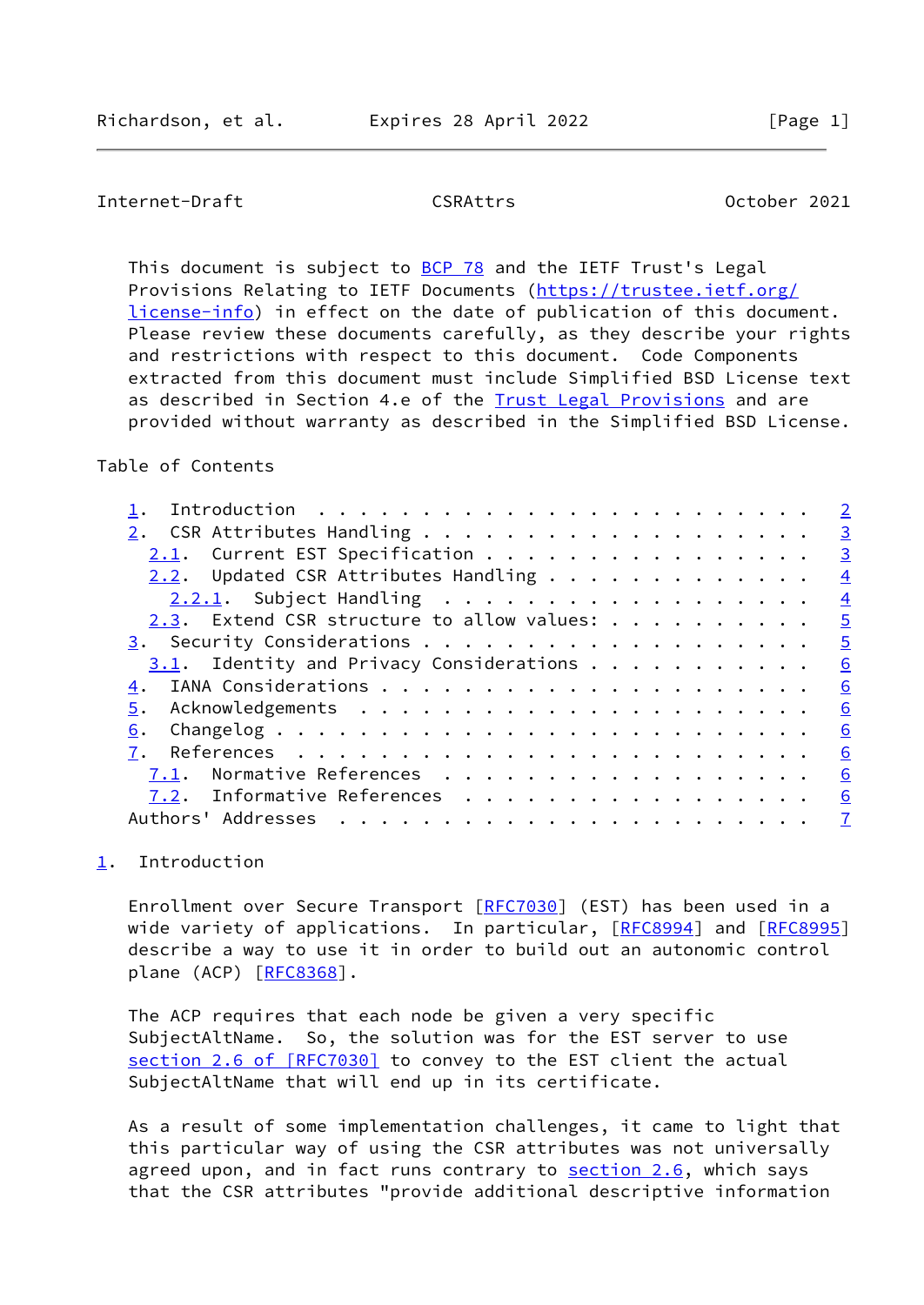that the EST server cannot access itself" (when, in this case, it is the EST server and not the EST client that has access to this information).

|  | Richardson, et al. | Expires 28 April 2022 | [Page 2] |
|--|--------------------|-----------------------|----------|
|--|--------------------|-----------------------|----------|

<span id="page-2-1"></span>Internet-Draft CSRAttrs CONTERTS CONTEXANTLE CONTEXANTLE CONTEXANTLE CONTEXANTLE CONTEXANTLE CONTEXA CONTEXANTL

 In particular, it is not universally agreed that a CSR Attributes response can be used by an EST server to specify both attribute OIDs and attribute values. This document, therefore, updates section 2.6 to define this behavior.

This document also updates section 4.5 to include revised ASN.1 that covers all uses and is backward compatible with the existing use.

Additional examples are provided in an appendix.

- <span id="page-2-0"></span>[2](#page-2-0). CSR Attributes Handling
- <span id="page-2-2"></span>[2.1](#page-2-2). Current EST Specification

The ASN.1 for CSR Attributes as defined in EST section 4.5.2 is:

CsrAttrs ::= SEQUENCE SIZE (0..MAX) OF AttrOrOID

AttrOrOID ::= CHOICE (oid OBJECT IDENTIFIER, attribute Attribute }

 Attribute { ATTRIBUTE:IOSet } ::= SEQUENCE { type ATTRIBUTE.&id({IOSet}), values SET SIZE(1..MAX) OF ATTRIBUTE.&Type({IOSet}{@type}) }

That section also states the following:

 the values indicating the particular attributes desired to be included in the resulting certificate's extensions

 This has been interpreted by some implementations as meaning that the CSR Attributes response can only include values for the attribute OIDs that the client should include in its CSR, and cannot include the actual values of those attributes. This is further reinforced by the example: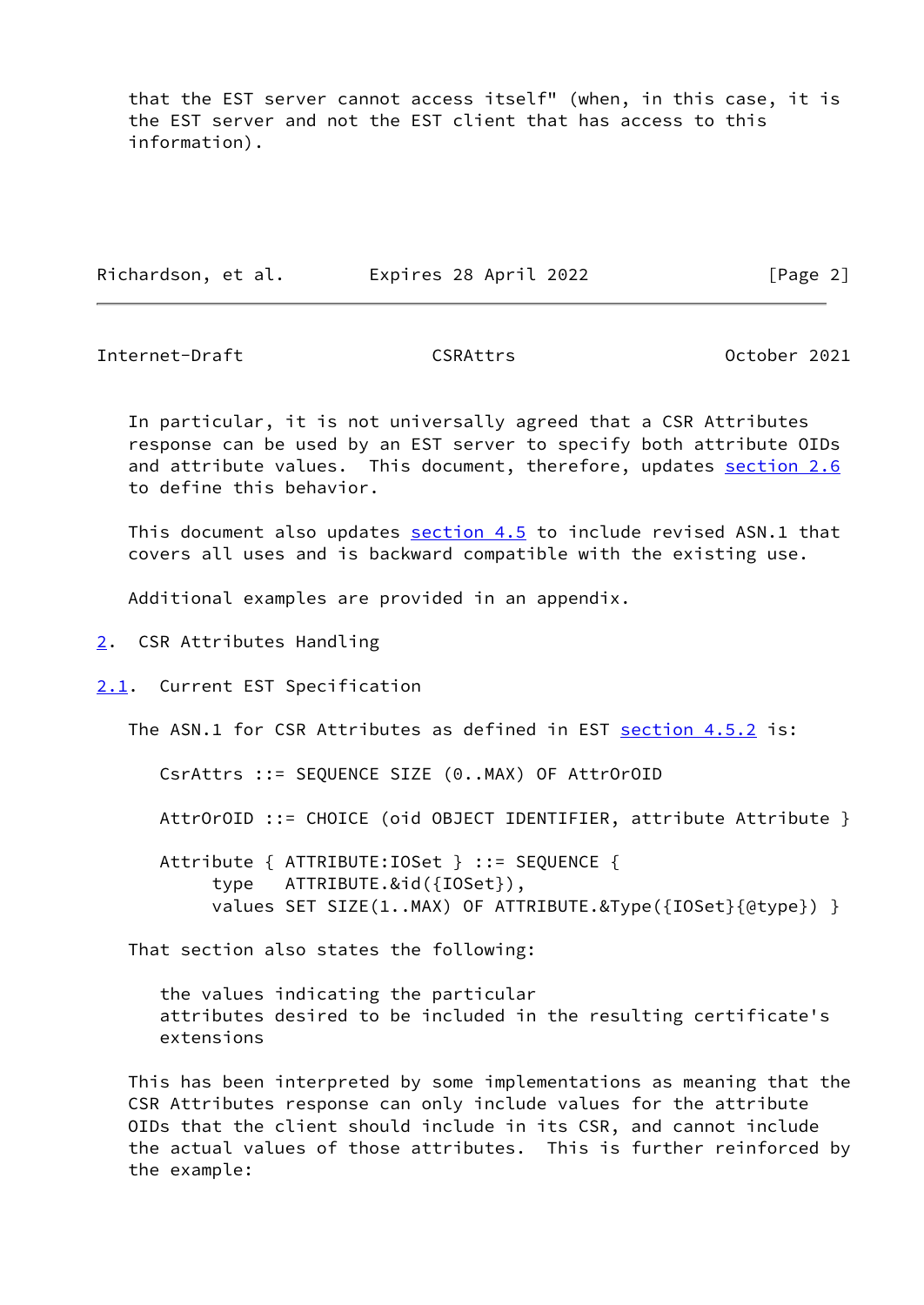Attribute: type = extensionRequest (1.2.840.113549.1.9.14) value = macAddress (1.3.6.1.1.1.1.22) This example illustrates that the 'value' specified is an attribute OID, for example the macAddress OID, and not the value of the attribute itself. There is no clearly documented mechanism with supporting examples that specifies how a CSR Attributes response can include a value for a given attribute such as SubjectAltName.

EST section 4.5.2 also states the following:

| Richardson, et al. | Expires 28 April 2022 | [Page 3] |
|--------------------|-----------------------|----------|
|--------------------|-----------------------|----------|

<span id="page-3-1"></span>Internet-Draft CSRAttrs October 2021

 The structure of the CSR Attributes Response SHOULD, to the greatest extent possible, reflect the structure of the CSR it is requesting.

 This statement aligns closely with the goal of this document. Additionally, EST Extensions [\[RFC8295\] Appendix](https://datatracker.ietf.org/doc/pdf/rfc8295#appendix-A) A has an informative appendix that outlines how a full CSR can be included in the CSR Attributes response.

<span id="page-3-0"></span>[2.2](#page-3-0). Updated CSR Attributes Handling

This is option one.

 This document defines how a CSR Attributes response is aligned with the PKCS#10 'CertificationRequestInfo' structure. The CSR Attributes response includes a PKCS#10 CSR structure that optionally includes any required values for included attributes. The following formatting rules apply to the CSR Attributes PKCSC#10 'CertificationRequestInfo' structure included in a CSR Attributes response:

- $*$  Concrete attribute values may be ommitted. If an attribute OID is included but the attribute value is not included, this indicates to the client that it should include and specify that attribute value.
- \* Additional attribute OIDs may be included. For example, for requesting the use of challengePassword, or for specifying public key algorithms.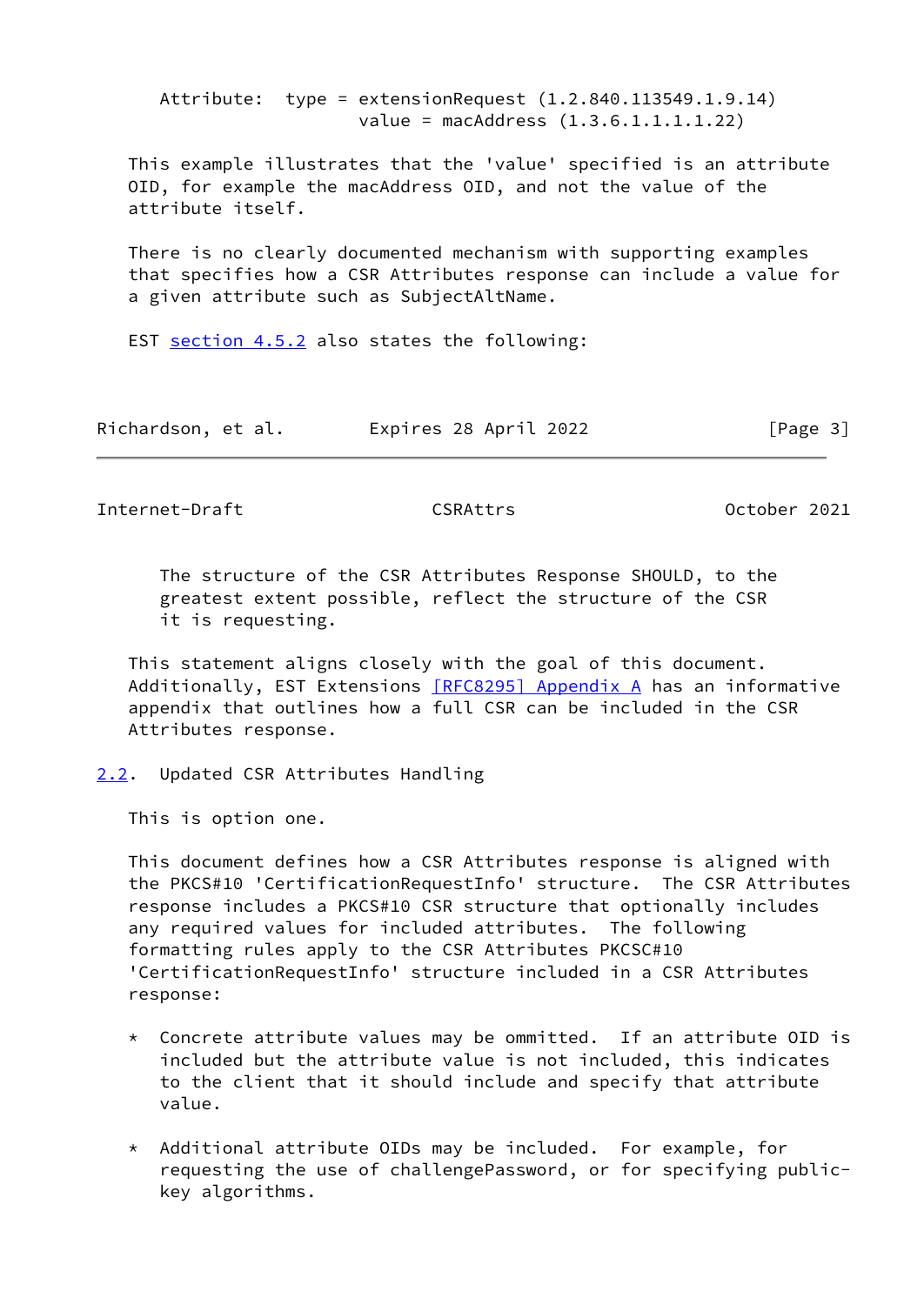TODO Rule for multiple attributes. [RFC 2986](https://datatracker.ietf.org/doc/pdf/rfc2986) and 5967 do not describe how handle conflicting attributes. There was a suggestion to not allow more than one instance of an attribute. However, you can have multiple SubjectAltNames...

<span id="page-4-0"></span>[2.2.1](#page-4-0). Subject Handling

 There is no defined OID for the 'subject' field. An EST server can specify 'subject' field values in a CSR Attributes response by including all required relative distinguished names as a sequence of OIDs, for example:

<span id="page-4-2"></span><span id="page-4-1"></span>

| Richardson, et al.                        | Expires 28 April 2022                                                                       | [Page $4$ ]  |
|-------------------------------------------|---------------------------------------------------------------------------------------------|--------------|
| Internet-Draft                            | CSRAttrs                                                                                    | October 2021 |
|                                           | SEQUENCE {<br>OBJECT IDENTIFIER commonName (2 5 4 3)<br>UTF8String "example.com"<br>}       |              |
|                                           | SEQUENCE {<br>OBJECT IDENTIFIER serialNumber (2 5 4 5)<br>PrintableString "EXAMPLE123'<br>} |              |
|                                           | 2.3. Extend CSR structure to allow values:                                                  |              |
| This is option two.                       |                                                                                             |              |
|                                           | This would just add a value to the SEQUENCE:                                                |              |
| <b>SEQUENCE</b><br><b>SET</b><br>SEQUENCE | OBJECT challengePassword<br>OBJECT subjectAltName<br>OBJECT someACPgoo                      |              |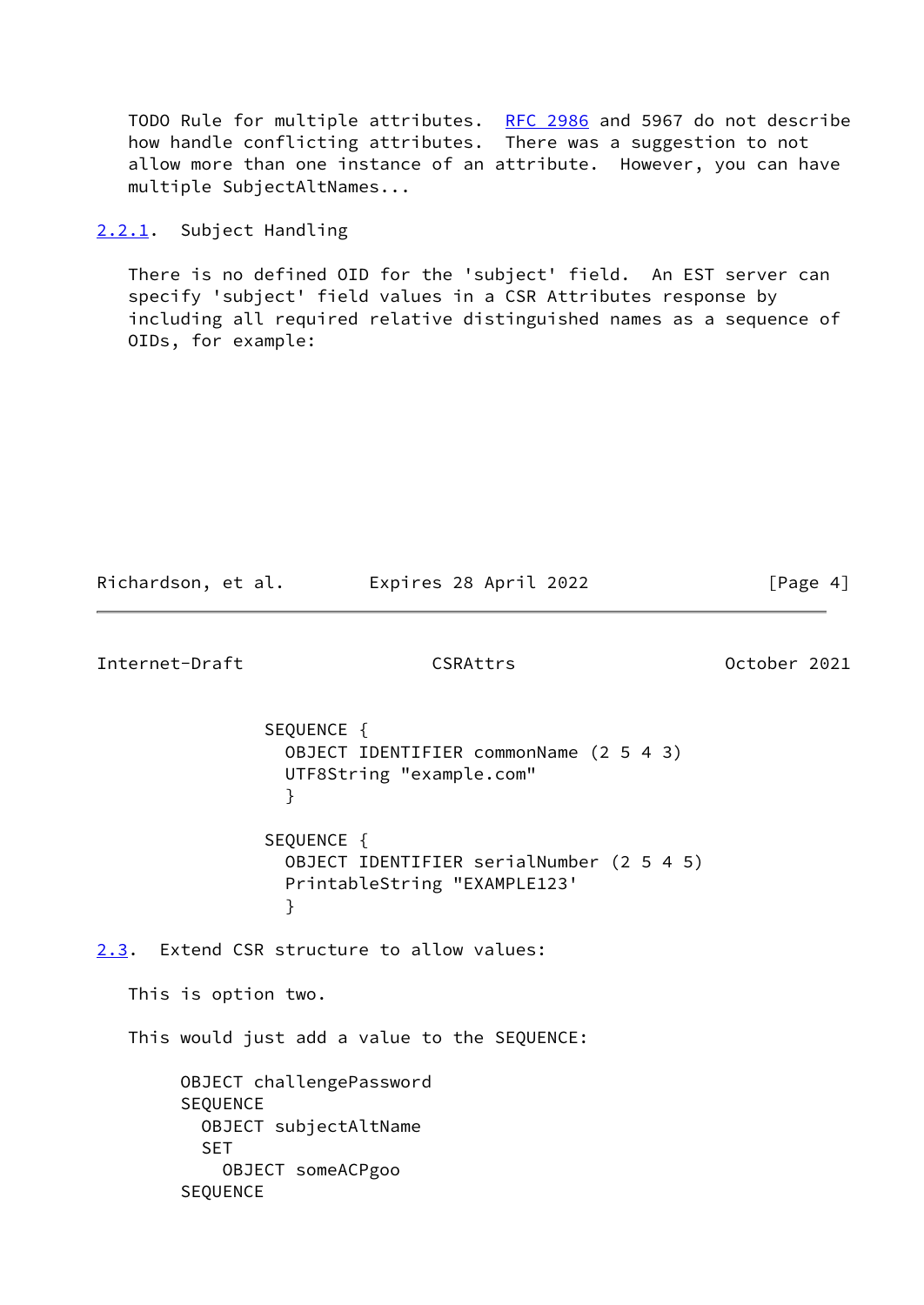```
 OBJECT id-ecPublicKey
          SET
            OBJECT secp384r1
            OBJECT ecdsa-with-SHA384
   For example:
     0 30: SEQUENCE {
     2 28: SEQUENCE {
     4 3: OBJECT IDENTIFIER subjectAltName (2 5 29 17)
     9 21: SET {
    11 19: [1] {
    13 17: UTF8String 'hello@example.com'
\cdots \cdots }
: the state \{x_i\} is the state \{x_i\} : }
\cdots }
```
<span id="page-5-0"></span>[3](#page-5-0). Security Considerations

All security considertions from EST [\[RFC7030\] section](https://datatracker.ietf.org/doc/pdf/rfc7030#section-6) 6 are applicable.

| Richardson, et al. | Expires 28 April 2022 | [Page 5] |
|--------------------|-----------------------|----------|

<span id="page-5-2"></span>Internet-Draft CSRAttrs October 2021

<span id="page-5-1"></span>[3.1](#page-5-1). Identity and Privacy Considerations

 An EST server may use this mechanism to instruct the EST client about the identities it should include in the CSR it sends as part of enrollment. The client may only be aware of its IDevID Subject, which includes a manufacturer serial number. The EST server can use this mechanism to tell the client to include a specific fully qualified domain name in the CSR in order to complete domain ownership proofs required by the CA. Additionally, the EST server may deem the manufacturer serial number in an IDevID as personally identifiable information, and may want to specify a new random opaque identifier that the pledge should use in its CSR. This may be desirable if the CA and EST server have different operators.

<span id="page-5-3"></span>[4](#page-5-3). IANA Considerations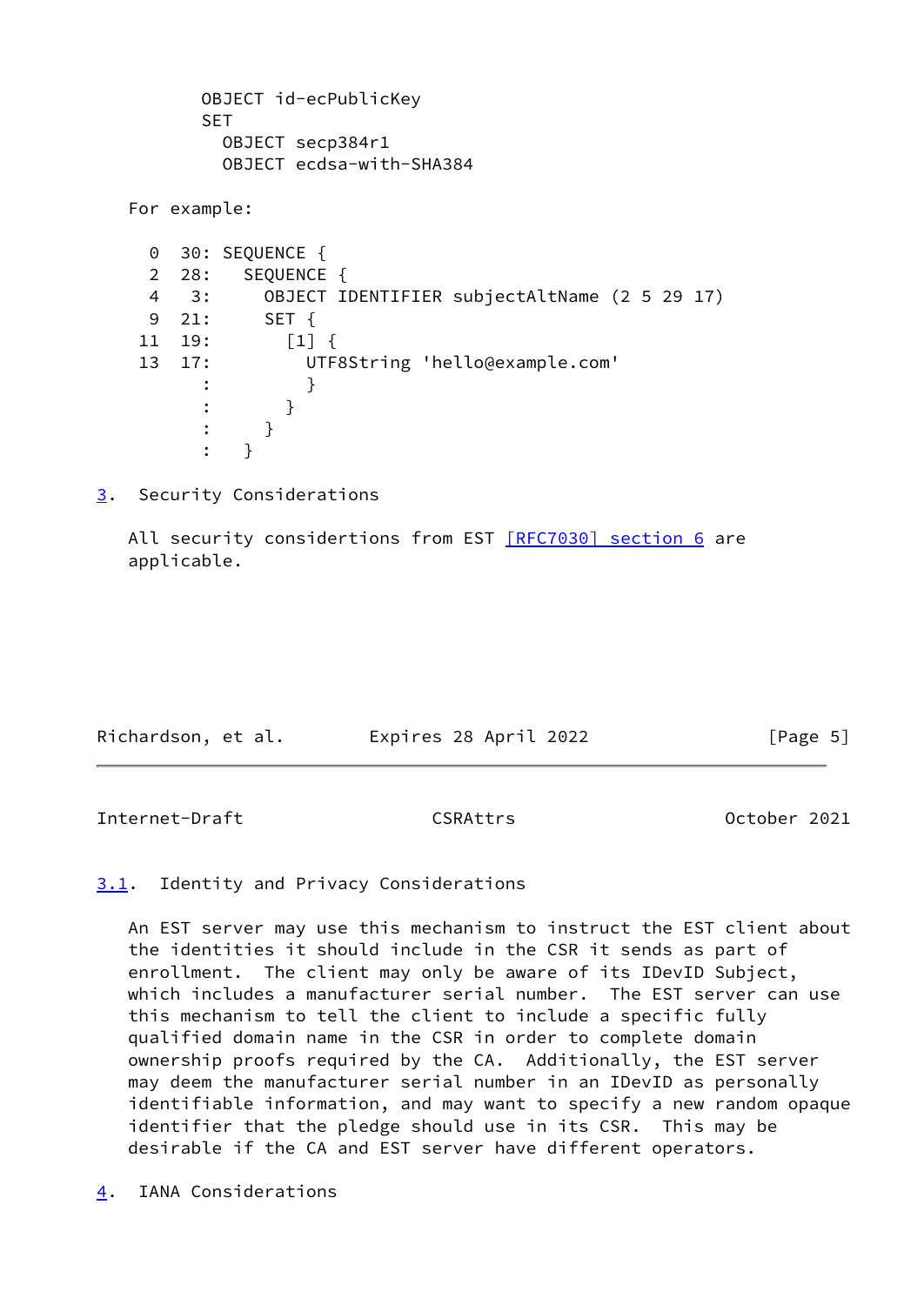None.

<span id="page-6-0"></span>[5](#page-6-0). Acknowledgements

TODO

- <span id="page-6-1"></span>[6](#page-6-1). Changelog
- <span id="page-6-2"></span>[7](#page-6-2). References
- <span id="page-6-3"></span>[7.1](#page-6-3). Normative References
	- [BCP14] Leiba, B., "Ambiguity of Uppercase vs Lowercase in [RFC](https://datatracker.ietf.org/doc/pdf/rfc2119) [2119](https://datatracker.ietf.org/doc/pdf/rfc2119) Key Words", [BCP 14](https://datatracker.ietf.org/doc/pdf/bcp14), [RFC 8174,](https://datatracker.ietf.org/doc/pdf/rfc8174) DOI 10.17487/RFC8174, May 2017, [<https://www.rfc-editor.org/info/rfc8174](https://www.rfc-editor.org/info/rfc8174)>.
	- [RFC7030] Pritikin, M., Ed., Yee, P., Ed., and D. Harkins, Ed., "Enrollment over Secure Transport", [RFC 7030,](https://datatracker.ietf.org/doc/pdf/rfc7030) DOI 10.17487/RFC7030, October 2013, <[https://www.rfc-editor.org/info/rfc7030>](https://www.rfc-editor.org/info/rfc7030).
	- [RFC8994] Eckert, T., Ed., Behringer, M., Ed., and S. Bjarnason, "An Autonomic Control Plane (ACP)", [RFC 8994,](https://datatracker.ietf.org/doc/pdf/rfc8994) DOI 10.17487/RFC8994, May 2021, <[https://www.rfc-editor.org/info/rfc8994>](https://www.rfc-editor.org/info/rfc8994).
	- [RFC8995] Pritikin, M., Richardson, M., Eckert, T., Behringer, M., and K. Watsen, "Bootstrapping Remote Secure Key Infrastructure (BRSKI)", [RFC 8995,](https://datatracker.ietf.org/doc/pdf/rfc8995) DOI 10.17487/RFC8995, May 2021, [<https://www.rfc-editor.org/info/rfc8995](https://www.rfc-editor.org/info/rfc8995)>.
- <span id="page-6-4"></span>[7.2](#page-6-4). Informative References

| Richardson, et al. | Expires 28 April 2022 | [Page 6] |
|--------------------|-----------------------|----------|
|--------------------|-----------------------|----------|

<span id="page-6-5"></span>Internet-Draft CSRAttrs October 2021

- [RFC8295] Turner, S., "EST (Enrollment over Secure Transport) Extensions", [RFC 8295](https://datatracker.ietf.org/doc/pdf/rfc8295), DOI 10.17487/RFC8295, January 2018, <[https://www.rfc-editor.org/info/rfc8295>](https://www.rfc-editor.org/info/rfc8295).
- [RFC8368] Eckert, T., Ed. and M. Behringer, "Using an Autonomic Control Plane for Stable Connectivity of Network Operations, Administration, and Maintenance (OAM)", [RFC 8368,](https://datatracker.ietf.org/doc/pdf/rfc8368) DOI 10.17487/RFC8368, May 2018,